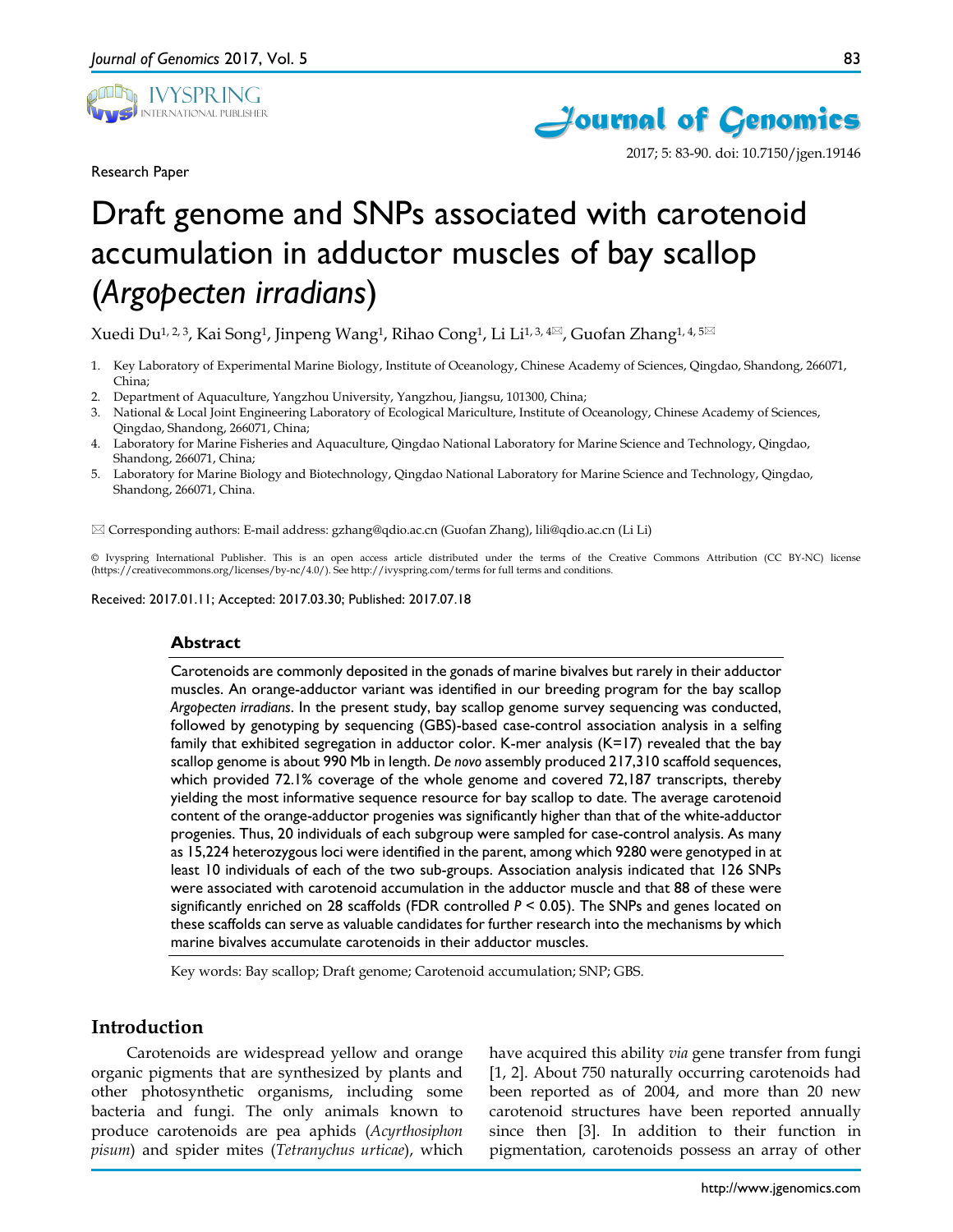beneficial properties, including anti-oxidative, anti-tumor, and immune enhancement activities [4].

Even though animals lack the ability to synthesize carotenoids *de novo*, they can acquire carotenoids from their diet and metabolize them into other forms [5]. Many marine animals have been reported to accumulate carotenoids, as reviewed by Maoka [6]. In marine bivalves, carotenoids are mainly deposited in gonad tissues, change along with gonad development and maturation [7-9], and play important roles in reproduction [10]. In recent years, however, carotenoids accumulation has been observed in the adductor muscles of the Yesso scallop *Patinopecten yessoensis* [11] and the noble scallop *Chlamys nobilis* [12]. A carotenoid extracted from the pigmented muscle tissues of Yesso scallop was characterized as pectenolone [11], which is a common carotenoid among marine animals. Several studies have been delivered for dissecting the genetic basis of carotenoids accumulation in the adductor in Yesso scallop [13] and Noble scallop [14]. However, the underlying mechanisms by which adductor muscles of marine bivalves accumulate carotenoids remains unclear.

During a field study, we observed a very low rate (about 0.1% or less) color variation in the adductor muscles of the bay scallop *Argopecten irradians* cultivated in China. The color variation is likely related to carotenoid accumulation, as reported in the Yesso scallop [11]. Later, during a breeding program, we also observed segregation in the color of adductor muscle in a self-fertilization family, and the carotenoid contents of orange-adductor tissue was significantly higher than that of non-pigmented adductor muscles. In the present study, we report the draft genome and candidate SNPs associated with carotenoid accumulation in the adductor muscles of bay scallops, thereby providing valuable information for elucidating the underlying mechanisms of carotenoid accumulation in the adductor muscles of marine bivalves.

# **Methods**

# **Ethics statement**

The bay scallop specimen used in the present study was obtained from culture station in Jiaonan, Qingdao and acclimated in an aquarium at the Institute of Oceanology, Chinese Academy of Sciences (IOCAS). All the experiments were conducted according to local and national regulations. No specific permissions were required to collect the bay scallop specimen or to perform the experiments described. All of the field studies were conducted at

the culture station of the IOCAS in Jiaonan, Qingdao and did not involve any endangered or protected species.

## **Genome survey sequencing**

The scallop specimen used for sequencing originated from a self-fertilization family that was developed from the Zhongkehong variety [15]. Genomic DNA was extracted from the adductor muscle tissue using the DNeasy Blood & Tissue Kit (Qiagen). Two paired-end DNA libraries, with insert sizes of 180 and 500 bp, were constructed according to the protocol and sequenced using the Illumina HiSeq2000 platform.

The raw data were filtered to remove low-quality reads that had resulted from sequencing error or adapter contamination, and the resulting clean reads were assembled using SOAPdenovo2 [16]. Using our group's recently reported bay scallop transcriptomic resources [17], which are the most comprehensive to date, the genomic scaffolds were annotated by alignment to 82,267 unigene sequences using GMAP [18].

# **Preparation of bay scallop materials for association analysis**

Without considering color depth, 46 orange-adductor and 146 white-adductor progenies were obtained (Figure 1), an observation that conformed to the 3:1 Mendelian segregation *via* chi-square test. The total carotenoid levels were determined according to Li [11] and Zheng [12]. Briefly, the adductor muscle of each sample was separately freeze-dried and ground to a fine powder. The carotenoids were then extracted using acetone, and the extractant was scanned using Nanodrop 2000 to determine the maximum absorption wavelength and carotenoid contents. The carotenoid contents of the two subgroups (orange- and white-adductor) were compared using a T-test. Additional 50 bay scallop specimens that purchased from local market were also subject to carotenoid content analysis. For case-control association analysis, genomic DNA was extracted from the adductor muscles of 20 specimens from each subgroup, using the DNeasy Blood & Tissue Kit.

## **GBS library preparation and sequencing**

To determine the optimum restriction enzyme combination for preparing the double-digest genotyping by sequencing (ddGBS) library, a digestion simulation was performed according to Wang *et al.* [19], using the draft genome as a reference (see Supplementary file "Digestion simulation").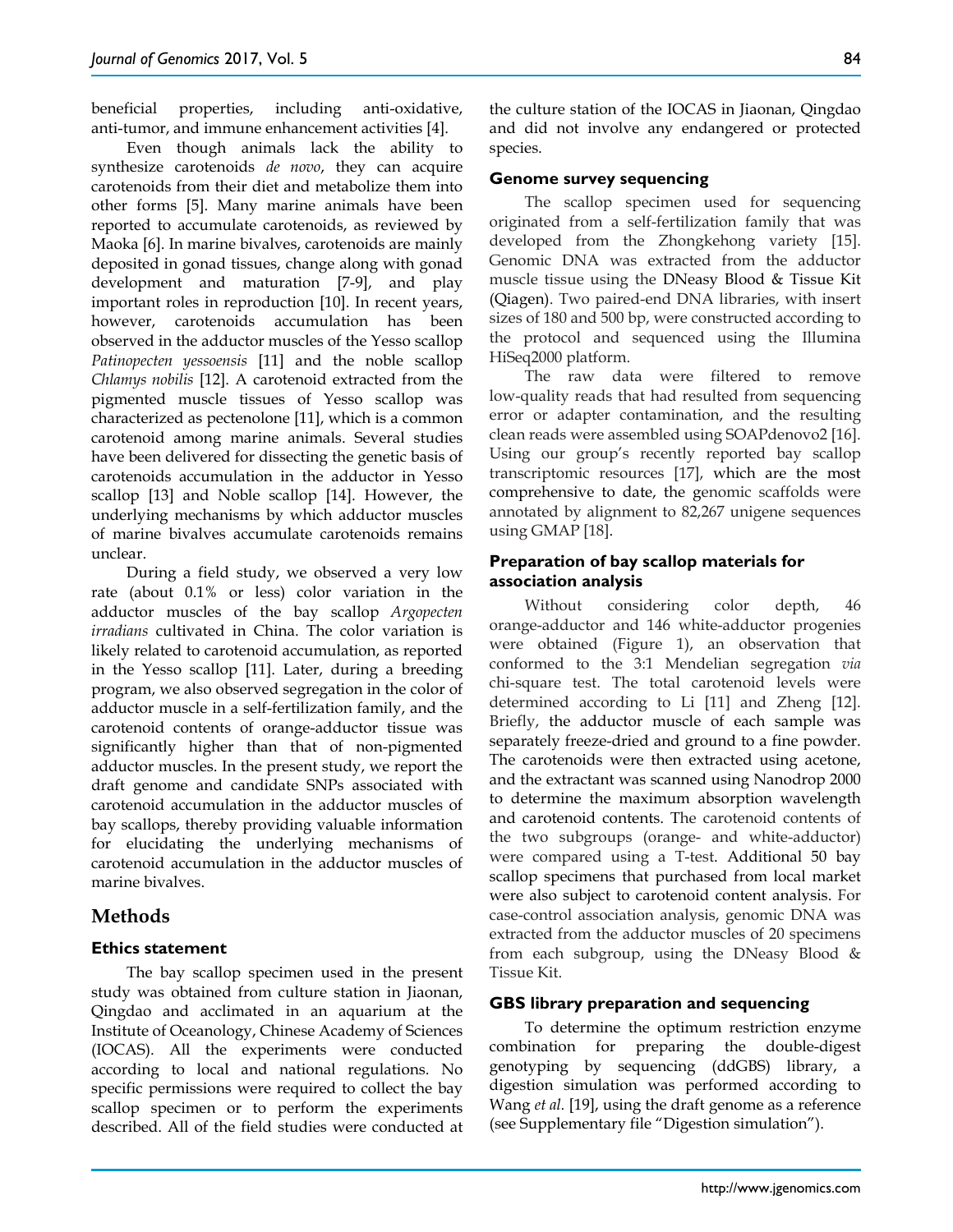

**Figure 1.** Variation in the color of adductor muscles from a self-fertilized family of *Argopecten irradians*. (a) white-adductor progeny; (b) orange-adductor progeny.

Library preparation was performed as described by Poland *et al.* [20] with some modifications. First, the concentrations of the genomic DNA samples were determined using a Qubit fluorometer (Life), and the samples were diluted to 20 ng/μl. Twenty-μl double-digestion reactions were performed by incubating ~200 ng DNA and 10 U each of EcoRI and MspI (NEB) in  $1 \times$  buffer for 2 h at 37 °C, followed by 20 min at 65 °C. The resulting fragments were ligated to barcode adapters in by incubation in 50-μl reactions with ~0.1 pmol EcoRI adaptor, 10 pmol MspI adaptor, and 200 U T4 DNA ligase (NEB) in 1× buffer for 2 h at 22 °C, followed by 20 min at 65 °C. The ligase products of each sample were mixed, purified, concentrated using a QIAquick PCR Purification Kit (Qiagen), and subject to size selection (400-600 bp) using the gel electrophoresis and a QIAquick Gel Extraction Kit (Qiagen). The recovered DNA was amplified using PCR enrichment (six cycles) in 50-μl reactions that included High-Fidelity 2× PCR Master Mix (NEB), according to the manufacturer's instructions. Finally, the library was purified using magnetic beads (Axygen), quantified using a Qubit fluorometer and real-time quantitative PCR, and then subject to sequencing using the Illumina HiSeq2000 platform.

# *In silico* **SNP identification and association analysis**

*De novo* analysis was conducted using stacks (version 1.27), as described by Catchen *et al.* [21, 22]. Briefly, raw sequence reads were de-multiplexed and cleaned, and the resulting clean reads were assembled *de novo* for single-nucleotide polymorphism (SNP) identification and genotype determination using the built-in wrapper program "denovo\_map.pl". The parameters were set to ensure that the minimum depth of coverage required to create a stack was three and that the maximum number of stacks at a single *de novo* locus was two, whereas default settings were used for all other parameters, as described in the manual

(http://catchenlab.life.illinois.edu/stacks/comp/den ovo\_map.php).

To identify carotenoid accumulation-associated molecular markers, the SNPs were further screened to ensure that they had ① been heterozygous in the parent, ② been genotyped in at least 10 individuals from each of the two subgroups, ③ a major allele frequency equal or greater than 0.9 in the orange-subgroup, ④ and a difference in allele frequency of greater than 0.5 between the two subgroups.

## **Enrichment analysis and SNP annotation**

For enrichment analysis, both the scaffolds in which the carotenoid-associated SNPs were located and the total of SNPs located in these scaffolds were determined by aligning the catalog tags with the draft genome using GMAP (version 2015-09-29). The parameters were set to screen the matches using the following conditions: (1) identity of  $\geq 95\%$ , (2) coverage of  $\geq$ 98%, and (3) no insertions or deletions. The hypergeometric test was conducted in R (version 3.2.3), and the *P* value was adjusted using the fdr method. To identify genes associated with differences in carotenoid accumulation, the associated scaffolds were annotated using annotated unigene sequences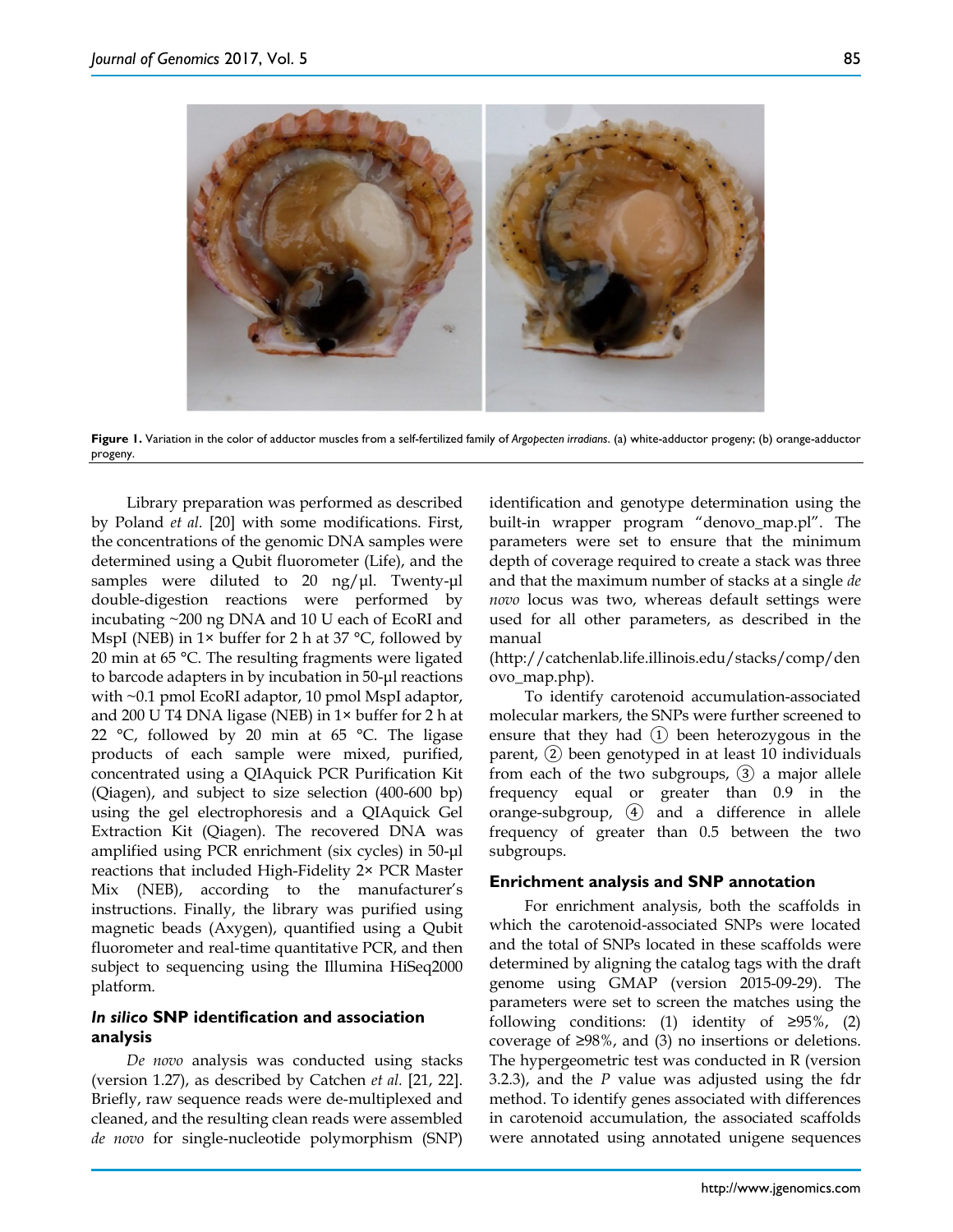from a previous study [17], and the associated unigenes were subjected to GO enrichment analysis using topGO in R (Version 3.2.3).

# **Results**

#### **Draft genome of the bay scallop**

Genome survey sequencing yielded over 94 Gb of sequencing data (Table 1), which has been archived in the Sequence Read Archive (SRA) database (see Data Accessibility). The subsequent K-mer  $(K = 17)$ analysis indicated that the bay scallop genome (~990 Mb) possessed a relatively low level of heterozygosity (0.9%; Figure 2), and *de novo* assembly produced 217,310 scaffold sequences, with an N50 of 6.8 kb. The sum of the scaffold lengths was 714 Mb, which corresponded a genome coverage of 72.1% (Table 2).

A total of 87.7% (72,187 out of 82,267) of the unigene transcripts were mapped to 45,964 scaffolds (105,990 hits in total), and each of the mapped unigene transcripts was located in 1.5 scaffolds, on average. Of the mapped unigenes, 27,399 were functionally annotated using homology-based comparison against public databases.

#### **Carotenoid contents**

Wave scanning indicated that the maximum absorption wavelength of the orange-adductor extract was 455 nm. Thus, the carotenoid contents of all samples were determined at 455 nm. The carotenoid content of the orange-adductor subgroup was

**Table 1.** Summary of genome survey sequencing data for *Argopecten irradians*

| Libraries | Insert size (bp) Read length | (bp)           | Total data (Gb) |
|-----------|------------------------------|----------------|-----------------|
| L1        | 180                          | $2 \times 100$ | 52              |
| I.2       | 500                          | $2 \times 100$ | 42              |
| Total     | -                            | -              | 94              |

**Table 2.** *Argopecten irradians* genome assembly statistics

| Index           | Scaffold size (bp) | Number  |
|-----------------|--------------------|---------|
| N90             | 1,226              | 120,183 |
| N <sub>50</sub> | 6,836              | 21,745  |
| Average length  | 3,222              |         |
| Total length    | 700,343,378        |         |
| >10k            |                    | 12,892  |
| $5k-10k$        |                    | 19,421  |
| $2k-5k$         |                    | 51,199  |
| $1k-2k$         |                    | 54,292  |
| $\leq$ 1 $k$    |                    | 79,506  |
| Total number    |                    | 217,310 |



**Figure 2.** Frequency distribution of 17-mer sequencing reads in the *Argopecten irradians* draft genome, as a function of sequencing depth. (a) Frequency distribution of all 17-mer reads. (b) Frequency distribution of unique 17-mer reads. The peak at Depth = 40 implies heterozygosity, whereas the peak at Depth = 160 implies repetition.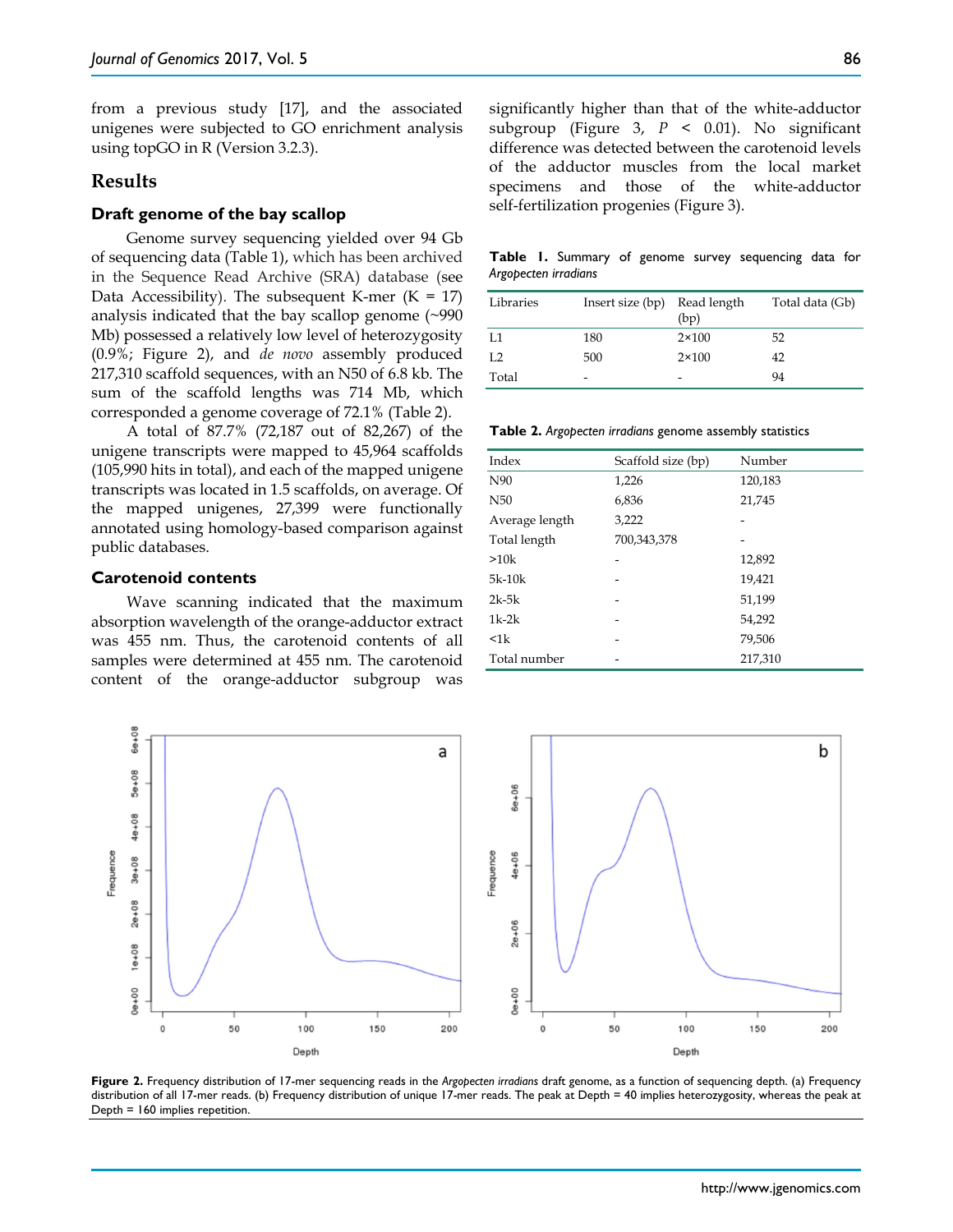

**Figure 3.** Carotenoid contents of adductor muscles from the white- and orange-adductor and market specimens of *Argopecten irradians*. The carotenoid contents are presented as absorption at 455 nm.

#### **Reduced representation sequencing**

A total of 94 million 100-bp paired-end clean reads were obtained. These were trimmed to 88 bp in length and de-multiplexed according to the barcode, and three progenies that yielded <10,000 reads were excluded from further analysis. Finally, over five million clean reads were obtained for the parent, and an average of over two million were obtained for each of the progenies. All the clean reads used for *in silico* analysis have been archived in the Sequence Read Archive (SRA) database (see Data accessibility).

### **Genotyping and association analysis**

SNP identification and genotyping were conducted using the stacks software, according to the manual, with the parent and two subgroups regarded as three populations. In total, 23,637 SNPs were identified, among which 15,224 were genotyped and heterozygous in the parent. According to the classic 3:1 Mendelian segregation ratio, carotenoid accumulation was assumed to be a recessive trait controlled by a single locus. Thus, the theoretical genotypic segregation ratio of the causative variation should be QQ:Qq:qq = 1:2:1, with the allele frequency of the q allele being 100 and 33% in the orange- and white-adductor subgroups, respectively. Of the 15,224 SNPs, 126 were associated with carotenoid accumulation in the adductor muscle (Table S1). The associated SNP loci were successfully genotyped for  $16.6 \pm 2.7$  and  $16.1 \pm 2.4$  specimens for the white- and orange-adductor subgroups, respectively, and the mean difference in allele frequency was  $0.77 \pm 0.08$ (Figure 4).



**Figure 4.** Difference in single nucleotide polymorphism (SNP) allele frequencies between orange- and white-adductor progenies. Blue circles represent carotenoid accumulation-associated SNPs with (1) allele frequency differences of >0.5 (red dashed line) and (2) major allele frequencies of ≥0.9. All the SNPs were genotyped in ≥10 individuals from each of the two subgroups.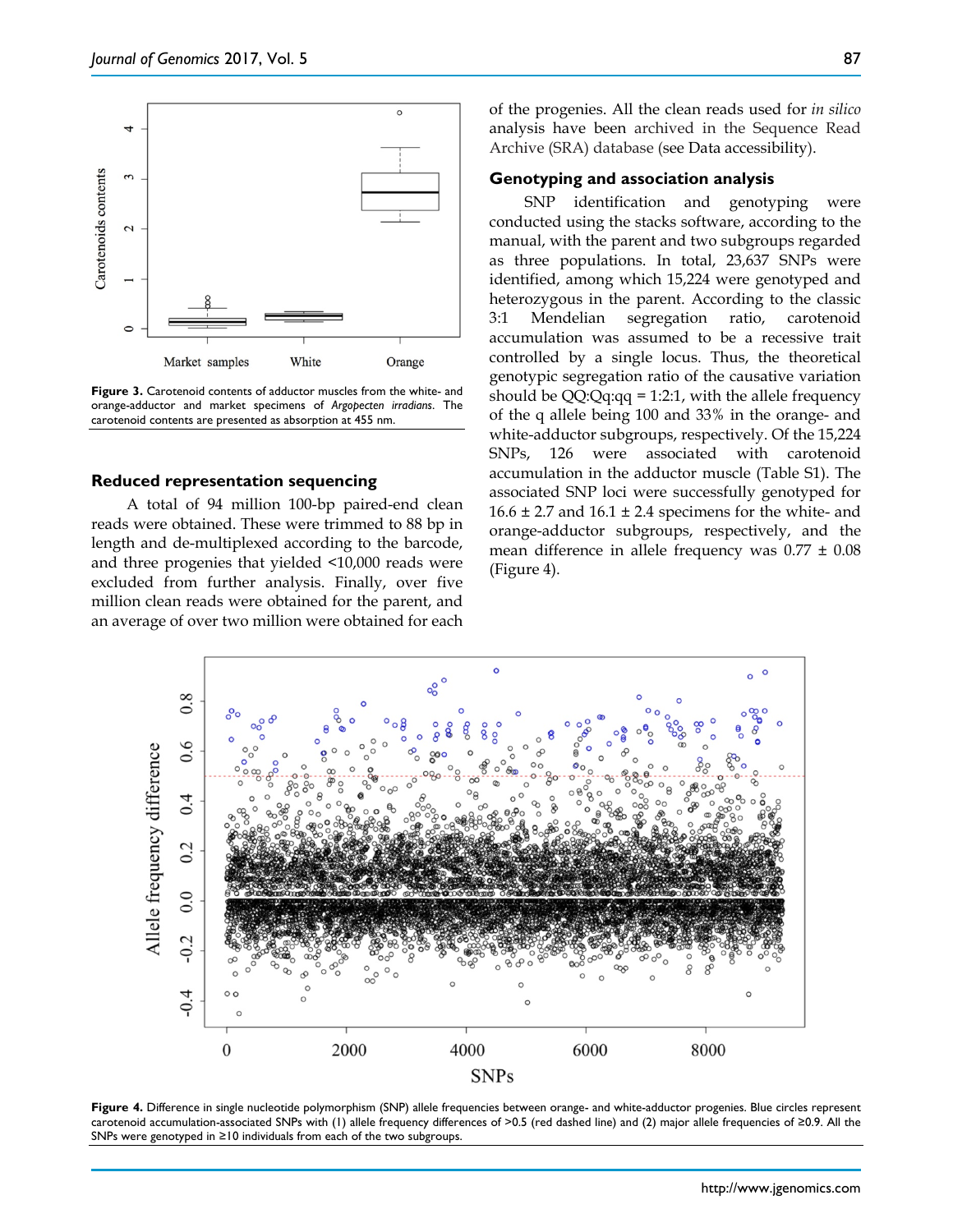In total, 116 SNPs were located in 96 catalog tags. For enrichment analysis, 89 of the 96 catalog tags were successfully mapped to 55 scaffolds of the draft genome, which amounted to a total length of 2.82 Mb, or 2.85‰ genome coverage. The number of SNPs located in each scaffold was also determined. The hypergeometric test indicated that the associated SNPs were significantly enriched on 28 scaffolds (FDR adjusted  $P < 0.05$ ; Table 3), for which the total length was 1.56 Mb, accounting for 1.58‰ of the whole genome.

**Table 3.** Enrichment of carotenoid accumulation-associated SNPs in the *Argopecten irradians* draft genome

| Scaffolds              | Length (bp) Identified | <b>SNPs</b>    | Associated<br><b>SNPs</b> | P value* |
|------------------------|------------------------|----------------|---------------------------|----------|
| scaffold122141 40,093  |                        | 7              | 4                         | 8.56E-06 |
| scaffold126109 67,755  |                        | 3              | 3                         | 3.10E-05 |
| scaffold145003 106,655 |                        | 5              | 3                         | 3.05E-04 |
| scaffold153345 24,657  |                        | 5              | 5                         | 2.01E-09 |
| scaffold1582           | 22,190                 | 3              | $\overline{2}$            | 1.13E-02 |
| scaffold216855 22,151  |                        | 3              | 3                         | 3.10E-05 |
| scaffold27933          | 188,857                | 20             | 10                        | 1.00E-14 |
| scaffold2851           | 49,116                 | 5              | $\overline{4}$            | 1.24E-06 |
| scaffold40958          | 9353                   | $\overline{4}$ | $\overline{4}$            | 2.51E-07 |
| scaffold42737          | 11,692                 | 3              | 3                         | 3.10E-05 |
| scaffold43946          | 88,867                 | 3              | $\overline{2}$            | 1.13E-02 |
| scaffold44628          | 128,299                | 2              | $\overline{2}$            | 3.81E-03 |
| scaffold50863          | 78,113                 | 4              | $\overline{2}$            | 2.25E-02 |
| scaffold52582          | 35,812                 | 2              | $\overline{2}$            | 3.81E-03 |
| scaffold52718          | 42,393                 | 2              | $\overline{2}$            | 3.81E-03 |
| scaffold545            | 43,343                 | $\overline{2}$ | $\overline{2}$            | 3.81E-03 |
| scaffold56532          | 7451                   | 3              | $\overline{2}$            | 1.13E-02 |
| scaffold5873           | 86,577                 | 6              | 6                         | 1.60E-11 |
| scaffold62479          | 6552                   | 2              | $\overline{2}$            | 3.81E-03 |
| scaffold63730          | 36,866                 | 2              | $\overline{2}$            | 3.81E-03 |
| scaffold67078          | 42,696                 | 3              | $\overline{2}$            | 1.13E-02 |
| scaffold73425          | 159,700                | 9              | $\overline{4}$            | 3.03E-05 |
| scaffold79588          | 10,069                 | 2              | $\overline{2}$            | 3.81E-03 |
| scaffold81037          | 18,305                 | 4              | $\overline{4}$            | 2.51E-07 |
| scaffold8210           | 18,353                 | $\overline{2}$ | $\overline{2}$            | 3.81E-03 |
| scaffold83726          | 71,274                 | 3              | 3                         | 3.10E-05 |
| scaffold86529          | 16,314                 | $\overline{2}$ | $\overline{2}$            | 3.81E-03 |
| scaffold95690          | 126,536                | $\overline{4}$ | 7                         | 8.56E-06 |

\* *P* values were adjusted using the fdr method in R.

## **Candidate genes related to carotenoid accumulation in the adductor**

Of the 72,187 unigene transcripts that mapped to the draft genome of bay scallop, 346 unigenes were located on the 55 scaffolds. Out of these unigenes, 122 have been annotated in our previous study (Table S2) [17]. For example, the unigene annotated as cytochrome P450 and putative oxidoreductase GLYR1 can oxidize a variety of structurally unrelated compounds while multidrug resistance-associated protein 5 is involved in organic anion transmembrane transporter activity, and F-box/WD repeat-containing protein 7 is related to the accumulation and maintenance of organic solvent-soluble compounds in cells or tissues. No GO terms were significantly enriched.

#### **Discussion**

Previous studies have published bay scallop expressed sequence tags [23, 24] and transcriptome sequences [17], which provided valuable resources for gene cloning. However, a reference genome would be more informative and meritorious for both gene function exploration and the genetic dissection of important traits. Accordingly, genome survey sequencing was conducted during the present study. Compared to the pacific oyster *Crassostrea gigas* [25] and the Zhikong scallop *Chlamys farreri* [26], the heterozygosity of the bay scallop genome is relatively low (0.9%), likely because the bay scallop is an introduced species in China and because the specimen used for survey sequencing was inbred. Owning to the species' relatively low heterozygosity, *de novo* assembly produced much longer scaffold in bay scallop ( $N50 = 6.8$  kb) than in Zhikong scallop ( $N50 =$ 1.5 kb) [26]. Therefore, reducing genome heterozygosity through inbreeding is an effective strategy for acquiring high-quality draft genomes of non-model organisms. In addition, K-mer analysis indicated that the bay scallop genome is ~990 Mb in length, which is smaller than that reported previously [27] and recorded in the Animal Genome Size Database [28]. It is possible that the difference in predicted genome size is the result the different methods used by the studies, which is why it is generally recommended to use at least two methods to predict genome size before performing whole-genome sequencing. The draft genome generated by the present study covered >70% of the whole genome and harbored >87% of the known gene transcripts, thereby constituting the most informative genome resource currently available for bay scallop. In addition, more sequencing data and more comprehensive analyses are in progress. Therefore, more information about the bay scallop genome will be released in the near future.

Although marine animals cannot synthesize carotenoids, carotenoids can be obtained from dietary algae, modified, and subsequently accumulated [6]. In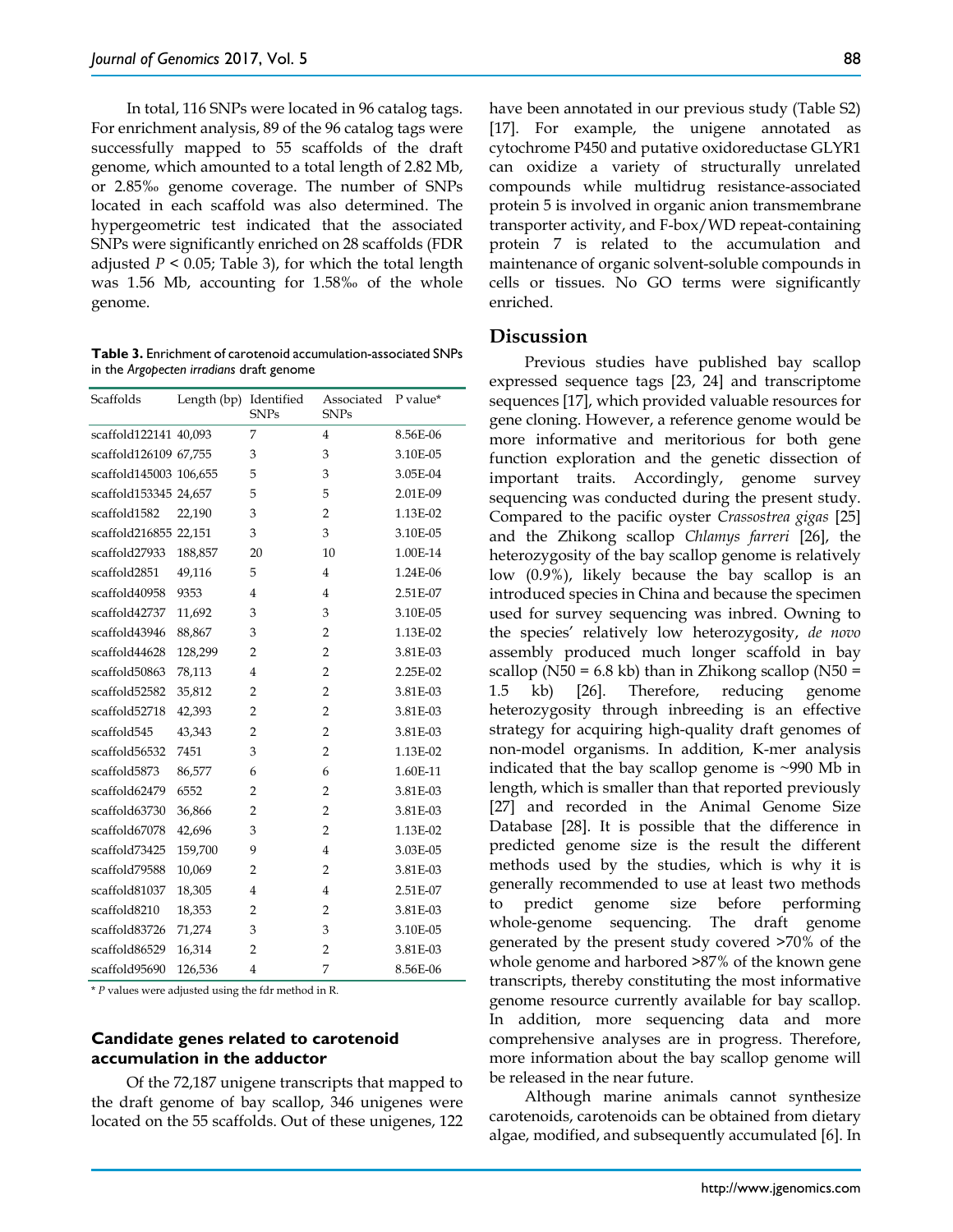most cases, the accumulated carotenoids are deposited in gonad tissues and play important roles in reproduction [9, 29-31]. In recent years, however, carotenoid accumulation has also been reported to occur in the adductor muscles of bivalves, including the Yesso scallop [11] and noble scallop [12]. Since adductor muscles are the main edible part of scallops, carotenoid enrichment of scallop adductor muscles could prove beneficial to human health. For this reason, an orange-adductor variety of Yesso scallop, named "Haida golden scallop", has been cultivated [32]. Similar orange-adductor phenotype also exists in the bay scallop. However, the maximum absorption wavelength of the adductor extract was different from that of the Yesso scallop, which suggests that the modification of dietary carotenoids by the two species is distinct. Indeed, according to the studies in the noble scallop, the expression patterns of candidate genes involved in carotenoid deposition in other organisms show no significant difference between orange- and white-adductor specimens [14], demonstrating that the mechanism underlying carotenoid accumulation in the adductor muscles of marine bivalves probably differs from any known ones. Thus, it is of great value to dissect the genetic basis of carotenoid accumulation in the adductor of marine bivalves.

Several studies have been conducted to identify differentially expressed genes or proteins among orange- and white-adductor marine bivalves. For instance, three scavenger receptor genes were suggested to facilitate the cellular uptake of carotenoids in the adductor muscles of orange-adductor Yesso scallop [13]. This was further supported by comparative transcriptome analysis in the noble scallop [14], in which gene scavenge receptor class B like-3 was only expressed in the blood of orange scallops (i.e., not in brown ones). However, neither gene expression nor sequence polymorphism of this gene were correlated to carotenoid contents in the adductor muscles of the noble scallop [14]. Meanwhile, proteomic analysis revealed that four other genes were differentially expressed in golden and normal Yesso scallop, at both the mRNA and protein levels [33]. Since all four of the genes could be regulated by a common transcription factor, peroxisome proliferator-activated receptors, it was supposed that the transcription factor might play an important role in carotenoid accumulation [33]. In addition, stearoyl-CoA desaturase, a key regulator of lipid metabolism, was also suggested to facilitate carotenoid accumulation in the adductor of golden scallop, owing to its significantly different expression in the adductor muscles of golden and normal

scallops [34]. These studies represent an important step towards elucidating the genetic basis of carotenoid accumulation in the adductor muscles of marine bivalves. However, differentially expressed genes could either cause variation in carotenoid accumulation or result from carotenoid accumulation. Therefore, mining associated molecular markers *via* association analysis might be a more powerful approach for identifying causative variation.

In the present study, 126 SNPs were identified as closely associated with carotenoid accumulation. The associated SNPs were significantly enriched in 28 scaffolds, which demonstrated that the SNPs were not randomly distributed in the genome. Genes located on the 28 scaffolds were also analyzed, but no significant enrichment was detected, which is consistent with the hypothesis that carotenoid accumulation in bay scallop adductor muscles is controlled by a single gene. Out of the 122 unigenes located on the carotenoid accumulation associated scaffolds, cytochrome P450 and the putative oxidoreductase GLYR1 can oxidize a variety of structurally unrelated compounds and, hence, may be involved in carotenoid metabolism. Protein multidrug resistance-associated protein 5 is involved in organic anion transmembrane transporter activity, and protein F-box/WD repeat-containing protein 7 is related to the accumulation and maintenance of organic solvent-soluble compounds in cells or tissues, thus might be involved in carotenoid transportation, and deposition, respectively, in the adductor of bay scallop. The genes mentioned above can be valuable candidate genes for further research.

Because of the limited recombination in single families, the associated SNPs could be arranged in a large linkage disequilibrium block. Given that the identified SNPs are limited (15,224 SNPs versus 217,310 scaffolds), the associated scaffolds probably only account for a small section of the linkage disequilibrium block. This could explain the paradox that none of the previously reported genes are located on associated scaffolds. Thus, the candidate SNPs identified in the present study are valuable resources for further association studies and linkage analysis using samples with more extensive recombination.

## **Supplementary Material**

Additional File 1: Figures S1-S2. http://www.jgenomics.com/v05p0083s1.pdf Additional File 2: Table S1. http://www.jgenomics.com/v05p0083s2.xlsx